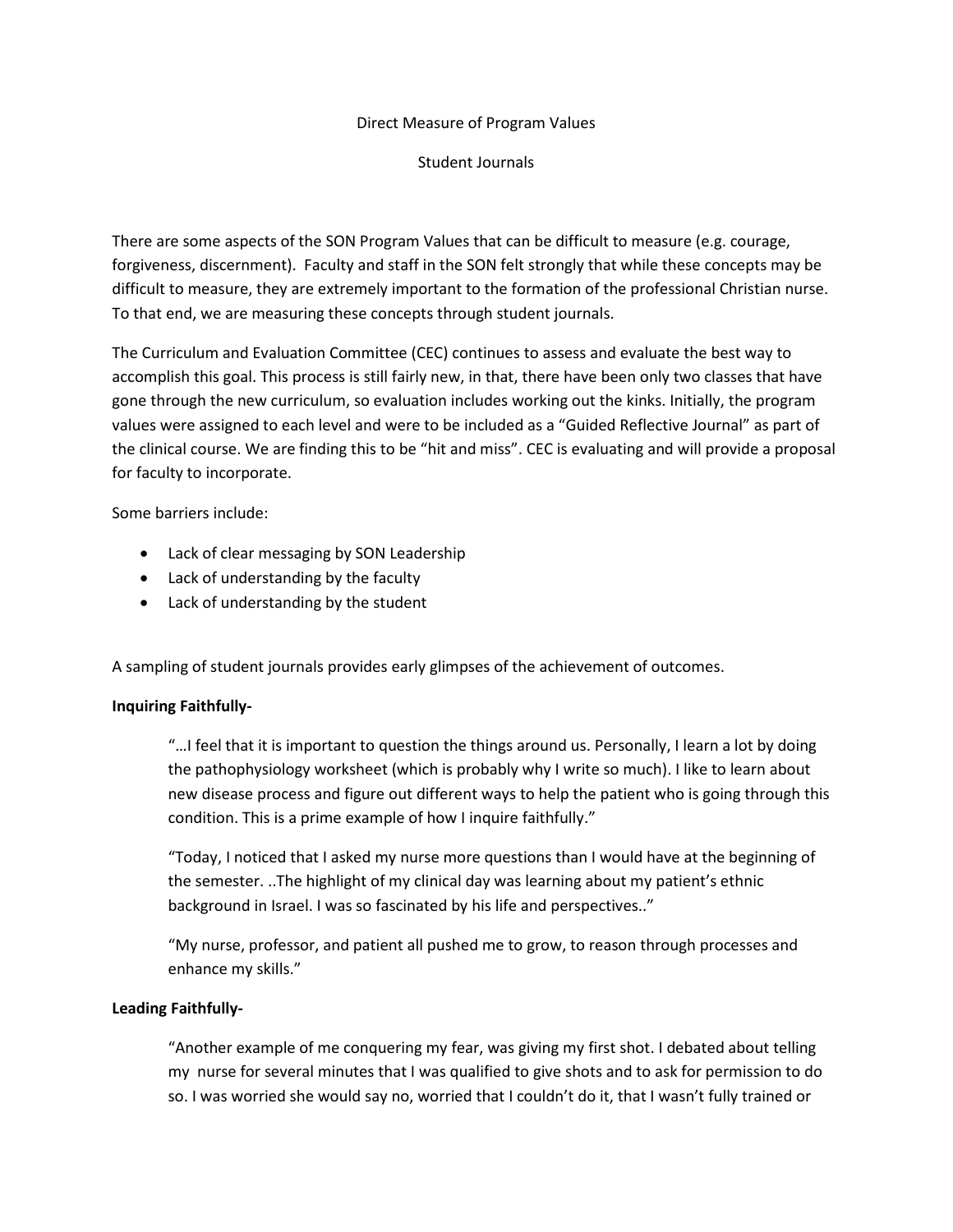prepared. Yet again, I stopped thinking about it, and simply asked and she was all for it. …I learned that if I don't swallow my fear and go for it, I will be held back from some fantastic learning opportunities".

"As a nurse it is important to lead faithfully when it comes to family involvement…a patient needs all the support and care they can get. As nurses we must act as servants to our community, but we must also serve as leaders so that others will follow in caring for our patients".

"I am learning that courage is being confident in the person God created me to be and not being afraid to live my life out with the strengths I have been given".

## **Communicating Faithfully-**

"Communication in the hospital prevents people from receiving improper treatment and allows two or more people to reason through a situation. Without communication skills, a patient's life can be at risk".

"For the upcoming semester I know that I will need to continue to keep an open mind about the good and the bad experiences, and how everything aids in my learning process, and also to continue to grow in my communication skills, and to continue to challenge myself to grow".

"I would really hope that my view as an RN is not to be a leader that takes care of everything on my own for the patient, but create the optimal care by creating a bond between the other work professionals and building connections to have a widespread and beneficial impact on the patient".

### **Caring Faithfully**-

"Thinking back now, I think about Jesus and his action to wash his disciples feet. I was caring for my patient and acting as a servant. I was one of the only people who would take the time to help him thoroughly wash his feet, something he had been longing to do for a while".

"I want to get to know my patients so that when they leave it is hard for me to say goodbye to them…I learned that not only can we bring God's love to our patients, but God can bring his love to us nurses as well. It makes the care so much more genuine and real, and I think it brings life into the practice of nursing".

### **Following Faithfully-**

"Through our group dynamics, I am able to be a faithful follower when I need help on some subjects. This requires me to be humble and admit when I am struggling because that is going to benefit me the most".

"Looking back, I should have tried to stay nearer to my patients room throughout the day sincere there were several people who met with my patient and it would have been helpful to